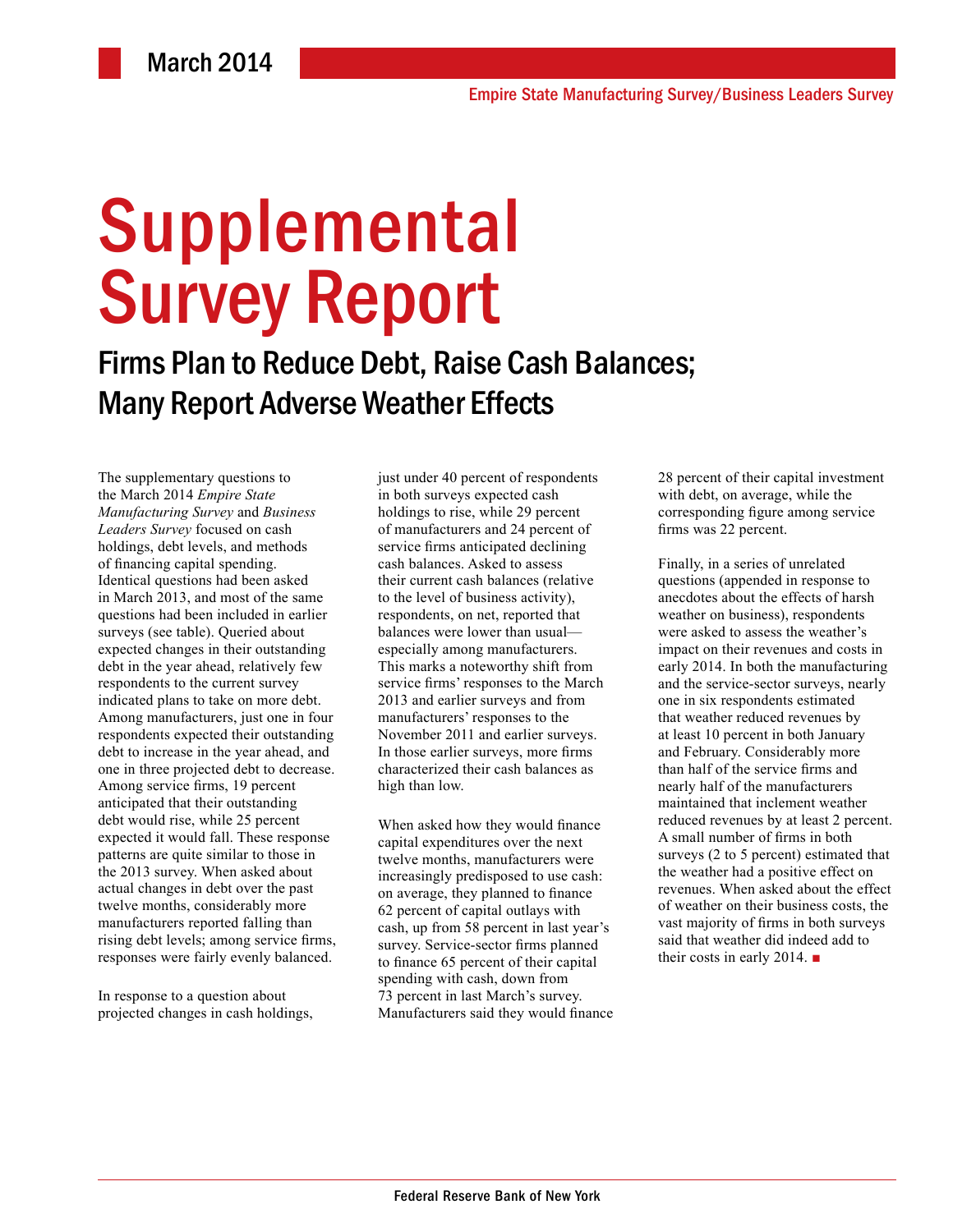# question 1

## **How do you expect your firm's debt levels to change over the next twelve months?**

|                   |               | <b>Empire State Manufacturing Survey</b> |            |  | <b>Business Leaders Survey</b>   |            |            |  |
|-------------------|---------------|------------------------------------------|------------|--|----------------------------------|------------|------------|--|
|                   |               | <b>Percentage of Respondents</b>         |            |  | <b>Percentage of Respondents</b> |            |            |  |
|                   | November 2011 | March 2013                               | March 2014 |  | November 2011                    | March 2013 | March 2014 |  |
| Increase a lot    | 3.7           | 9.8                                      | 3.6        |  | 4.9                              | 2.7        | 3.3        |  |
| Increase a little | 25.6          | 19.6                                     | 21.4       |  | 17.1                             | 13.3       | 15.7       |  |
| Remain the same   | 36.6          | 34.8                                     | 41.7       |  | 53.7                             | 60.0       | 56.2       |  |
| Decrease a little | 32.9          | 31.5                                     | 32.1       |  | 24.4                             | 20.0       | 21.5       |  |
| Decrease a lot    | 1.2           | 4.3                                      | 1.2        |  | 0.0                              | 4.0        | 3.3        |  |

#### **How have your firm's debt levels changed over the past twelve months?**

|                    |               | <b>Empire State Manufacturing Survey</b> |            |  | <b>Business Leaders Survey</b>   |                   |            |  |
|--------------------|---------------|------------------------------------------|------------|--|----------------------------------|-------------------|------------|--|
|                    |               | <b>Percentage of Respondents</b>         |            |  | <b>Percentage of Respondents</b> |                   |            |  |
|                    | November 2011 | <b>March 2013</b>                        | March 2014 |  | November 2011                    | <b>March 2013</b> | March 2014 |  |
| Increased a lot    | N.A.          | 17.2                                     | 9.9        |  | N.A.                             | 5.3               | 4.9        |  |
| Increased a little | N.A.          | 11.8                                     | 16.0       |  | N.A.                             | 18.7              | 22.8       |  |
| Remained the same  | N.A.          | 37.6                                     | 35.8       |  | N.A.                             | 41.3              | 45.5       |  |
| Decreased a little | N.A.          | 23.7                                     | 32.1       |  | N.A.                             | 24.0              | 24.4       |  |
| Decreased a lot    | N.A.          | 9.7                                      | 6.2        |  | N.A.                             | 10.7              | 2.4        |  |

#### question 2

# **How do you expect your firm's cash balances to change over the next twelve months?**

|                   |               | <b>Empire State Manufacturing Survey</b> |                   |               | <b>Business Leaders Survey</b>   |            |  |  |
|-------------------|---------------|------------------------------------------|-------------------|---------------|----------------------------------|------------|--|--|
|                   |               | <b>Percentage of Respondents</b>         |                   |               | <b>Percentage of Respondents</b> |            |  |  |
|                   | November 2011 | March 2013                               | <b>March 2014</b> | November 2011 | <b>March 2013</b>                | March 2014 |  |  |
| Increase a lot    | 2.4           | 5.4                                      | 0.0               | 2.4           | 4.0                              | 3.3        |  |  |
| Increase a little | 39.0          | 30.1                                     | 38.6              | 26.8          | 24.0                             | 34.7       |  |  |
| Remain the same   | 35.4          | 34.4                                     | 32.5              | 51.2          | 52.0                             | 38.0       |  |  |
| Decrease a little | 20.7          | 18.3                                     | 20.5              | 17.1          | 20.0                             | 21.5       |  |  |
| Decrease a lot    | 2.4           | 11.8                                     | 8.4               | 2.4           | 0.0                              | 2.5        |  |  |

#### QUESTION 3

#### **How would you describe your current cash balances relative to your level of business activity?**

|                            | <b>Empire State Manufacturing Survey</b>                             |                   |            | <b>Business Leaders Survey</b> |                   |            |  |
|----------------------------|----------------------------------------------------------------------|-------------------|------------|--------------------------------|-------------------|------------|--|
|                            | <b>Percentage of Respondents</b><br><b>Percentage of Respondents</b> |                   |            |                                |                   |            |  |
|                            | November 2011                                                        | <b>March 2013</b> | March 2014 | November 2011                  | <b>March 2013</b> | March 2014 |  |
| Much higher than usual     | 4.9                                                                  | 3.3               | 6.0        | 4.9                            | 2.6               | 2.4        |  |
| Somewhat higher than usual | 29.3                                                                 | 15.2              | 13.1       | 22.0                           | 25.0              | 16.3       |  |
| At about the usual level   | 32.9                                                                 | 44.6              | 42.9       | 53.7                           | 51.3              | 55.3       |  |
| Somewhat lower than usual  | 22.0                                                                 | 29.3              | 27.4       | 14.6                           | 18.4              | 17.1       |  |
| Much lower than usual      | 11.0                                                                 | 7.6               | 10.7       | 4.9                            | 2.6               | 8.9        |  |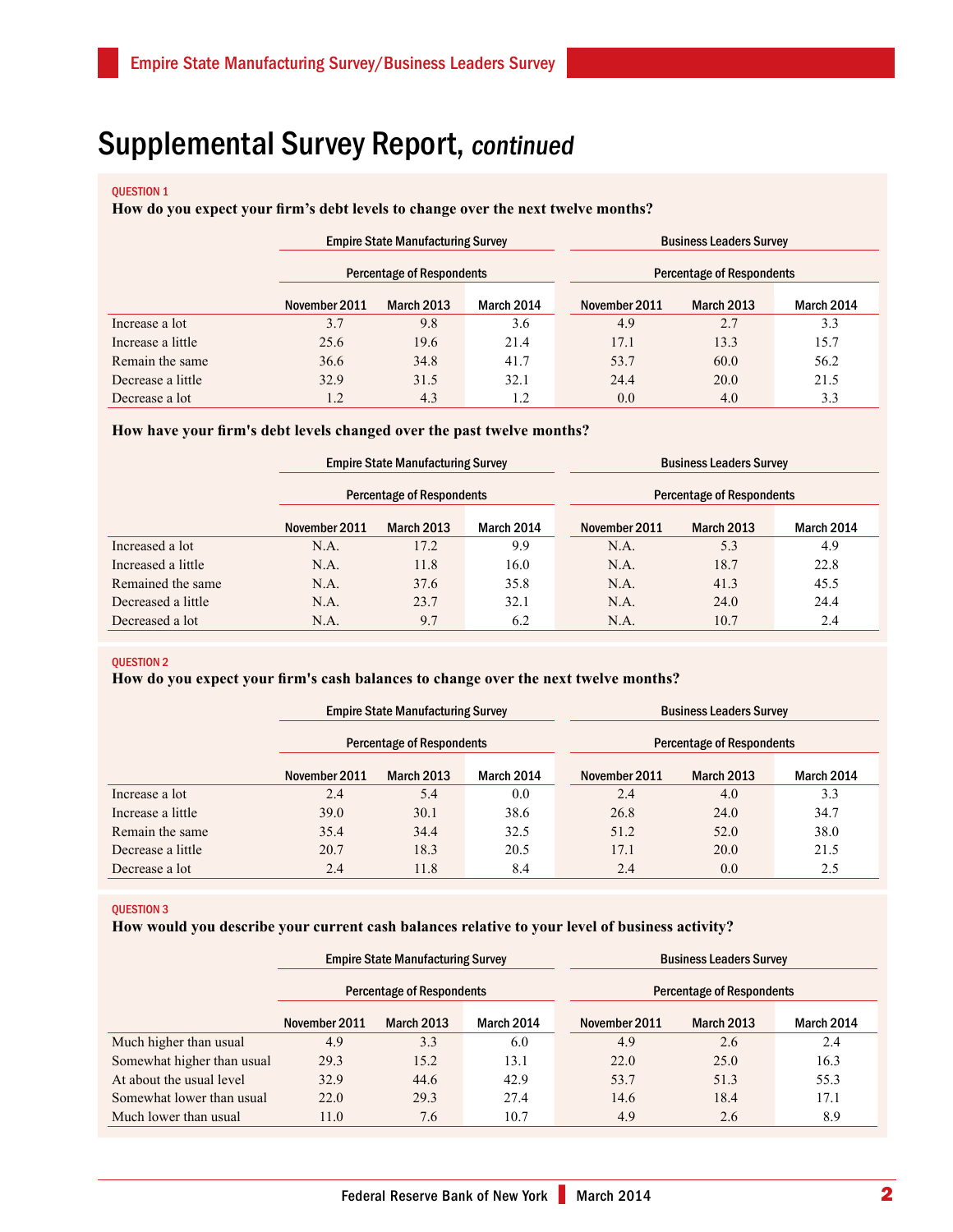# question 4

# **How do you expect to finance capital spending over the next twelve months?**

|                      | <b>Empire State Manufacturing Survey</b>                                                       |                   |            | <b>Business Leaders Survey</b> |                   |            |  |
|----------------------|------------------------------------------------------------------------------------------------|-------------------|------------|--------------------------------|-------------------|------------|--|
|                      | <b>Average Percentage of Capital Spending</b><br><b>Average Percentage of Capital Spending</b> |                   |            |                                |                   |            |  |
|                      | November 2011                                                                                  | <b>March 2013</b> | March 2014 | November 2011                  | <b>March 2013</b> | March 2014 |  |
| Cash                 | 56.1                                                                                           | 58.2              | 62.0       | 60.5                           | 73.0              | 65.5       |  |
| Debt                 | 29.7                                                                                           | 29.1              | 27.7       | 26.5                           | 17.0              | 22.1       |  |
| Equity               | 1.8                                                                                            | 2.7               | 0.6        | 2.2                            | 1.0               | 4.4        |  |
| Leasing of equipment | 12.3                                                                                           | 10.0              | 9.7        | 10.8                           | 9.0               | 8.1        |  |

#### question 5

# **If you had to give a rough estimate, how much lower (or higher) do you think your revenues were as a result of the unusually inclement winter weather?**

|                                   |                             | <b>Empire State Manufacturing Survey</b> |                                  | <b>Business Leaders Survey</b> |
|-----------------------------------|-----------------------------|------------------------------------------|----------------------------------|--------------------------------|
|                                   |                             | <b>Percentage of Respondents</b>         | <b>Percentage of Respondents</b> |                                |
|                                   | <b>Effect in</b><br>January | <b>Effect in</b><br>February             | <b>Effect in</b><br>January      | Effect in<br>February          |
| Reduced revenues by more than 20% | 3.6                         | 2.4                                      | 5.0                              | 5.9                            |
| Reduced revenues by 10 to 20%     | 11.9                        | 13.1                                     | 10.0                             | 9.2                            |
| Reduced revenues by 5 to 10%      | 13.1                        | 16.7                                     | 18.3                             | 17.6                           |
| Reduced revenues by 2 to 5%       | 16.7                        | 15.5                                     | 24.2                             | 23.5                           |
| Little or no effect on revenues   | 51.2                        | 50.0                                     | 37.5                             | 39.5                           |
| Boosted revenues                  | 3.6                         | 2.4                                      | 5.0                              | 4.2                            |

#### question 6

# **Aside from any effect on revenues, has bad weather in January and February added to your costs?**

|               | <b>Empire State Manufacturing Survey</b> | <b>Business Leaders Survey</b> |  |  |
|---------------|------------------------------------------|--------------------------------|--|--|
|               | <b>Percentage of Respondents</b>         |                                |  |  |
| Not at all    | 10.6                                     | 16.8                           |  |  |
| Slightly      | 44.7                                     | 47.1                           |  |  |
| Moderately    | 32.9                                     | 29.4                           |  |  |
| Substantially | 11.8                                     | 6.7                            |  |  |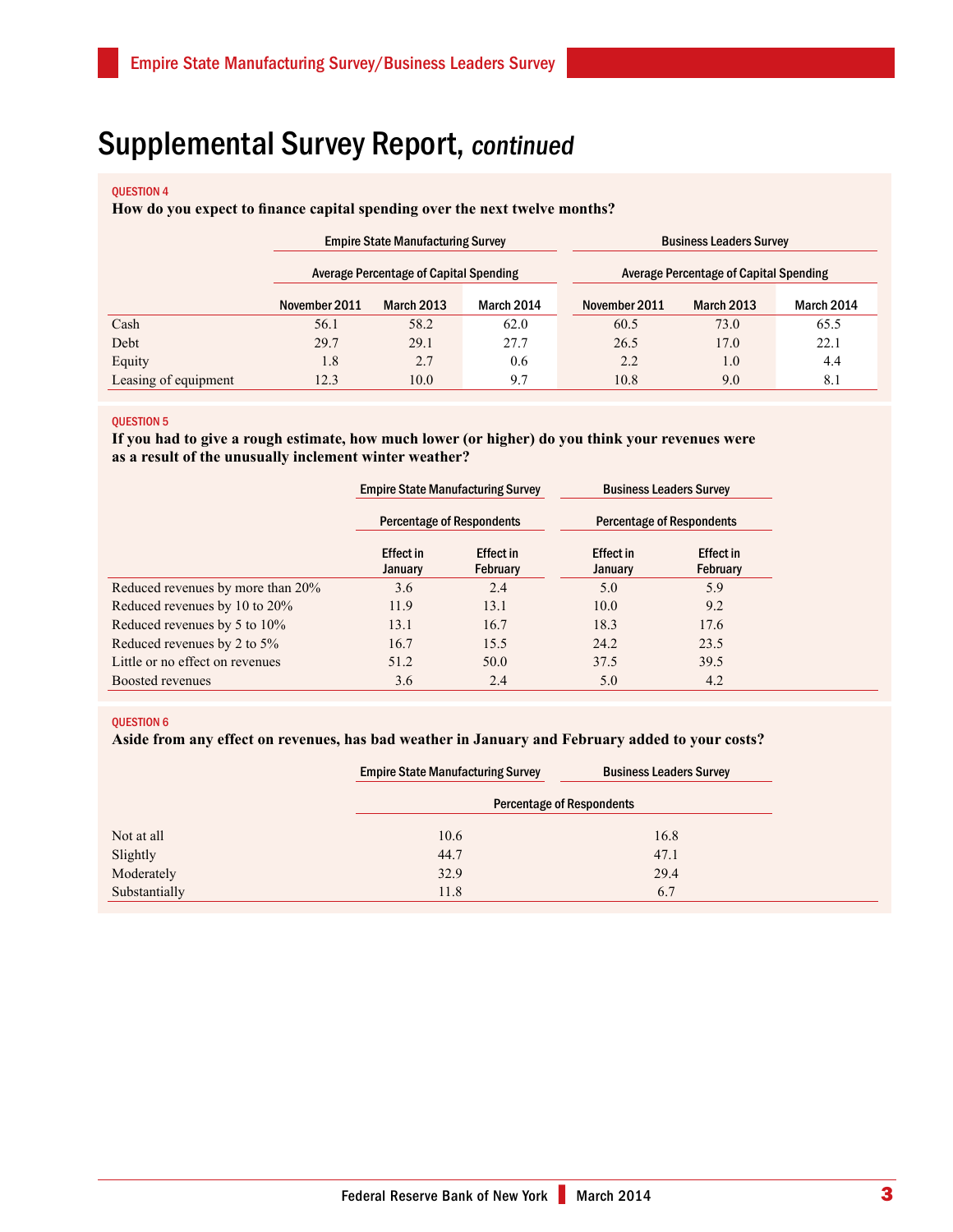## Historical overview for Question 1

**How do you expect your firm's debt levels to change over the next twelve months?** 

#### Empire State Manufacturing Survey



#### Business Leaders Survey



#### Historical overview for Question 2

**How do you expect your firm's cash balances to change over the next twelve months?**